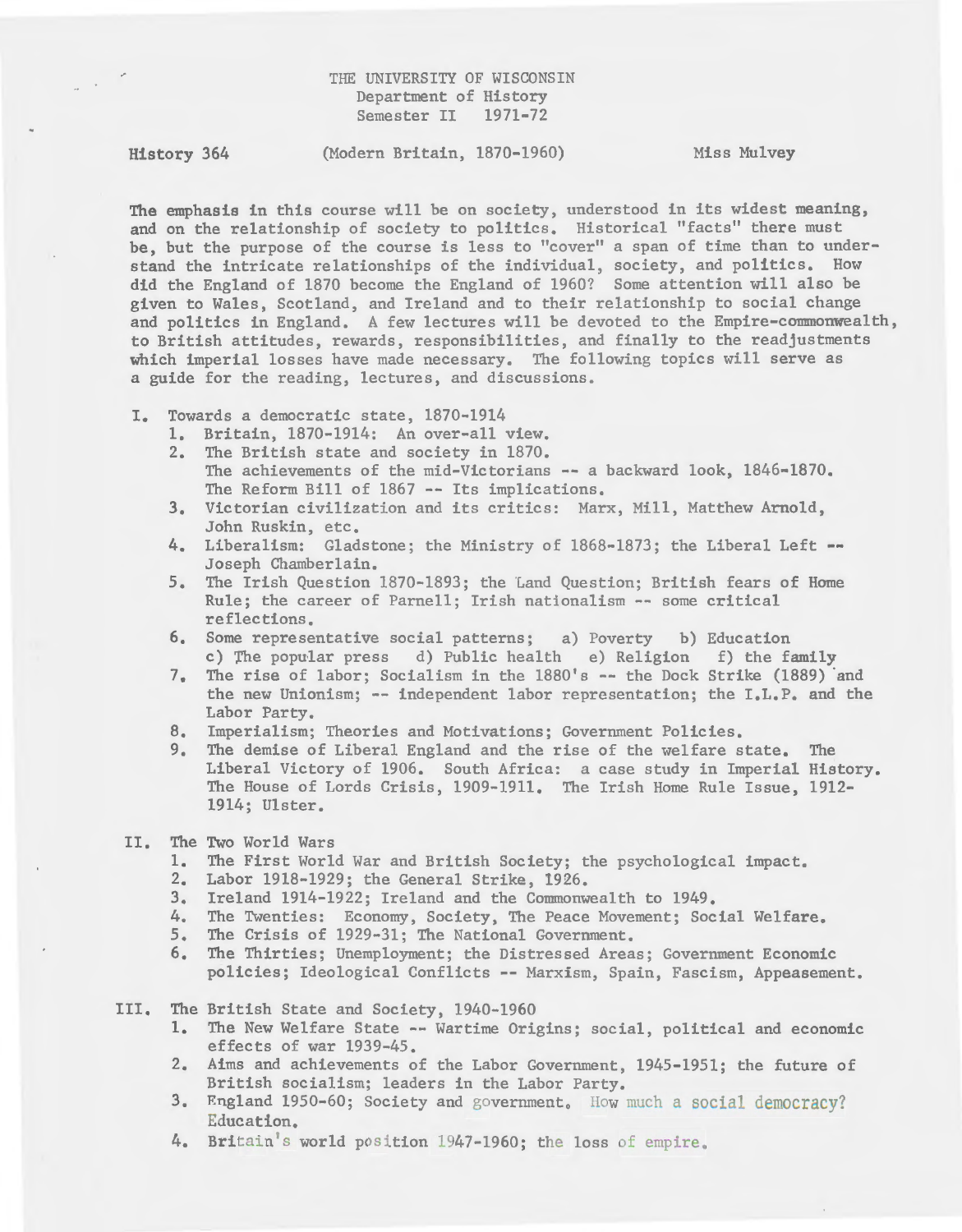COURSE PROCEDURES:

- 1. Lectures and discussions The week's schedule of three meetings will be divided in general into two lectures, and one discussion session. The discussion period will be based on material in the week's reading assignment. Any necessary departure from this plan will be announced in advance.
- 2. Wide reading is essential to get the spirit of any period. Students should go beyond the texts assigned, and follow, to some extent, lines of enquiry of interest to themselves. Many of the books suggested on the reading list are on library reserve. They represent only some of the possibilities. The weekly assignments, to be announced in class, are a beginning.
- 3. Examinations and papers 6 weeks, 12 weeks, final To be based on lectures, discussions and reading assignments.
- 4. Graduate Students Graduate students will write a term paper (c. 3000 words) in place of the 12 week examination. Undergraduates who choose may also do this. Students should make early appointments with the instructor to plan suitable topics. Office and conference hours will be announced in class.

## BOOKS:

1. Required texts: Bookstore Harrison, J.F.C. - Society and Politics in England, 1780-1960 (1965) paperback Mowat,  $C.L. - Britain Between the Wars 1918-1940 (1955)$ Dangerfield, G. - The Strange Death of Liberal England, 1910-1914 (orig. 1935) paperback Thomson, D. - England in the 20th Century, Penguin (Penguin Paper) Felling, H. - Short History of the Labor Party

2. Recommended (on Library Reserve) R.C.K. Enser - England, 1870-1914 A.J.P. Taylor -English History, 1914-1945 A.F. Havighurst - Twentieth Century Britain W.H. Med1icott - Contemporary England, 1914-1964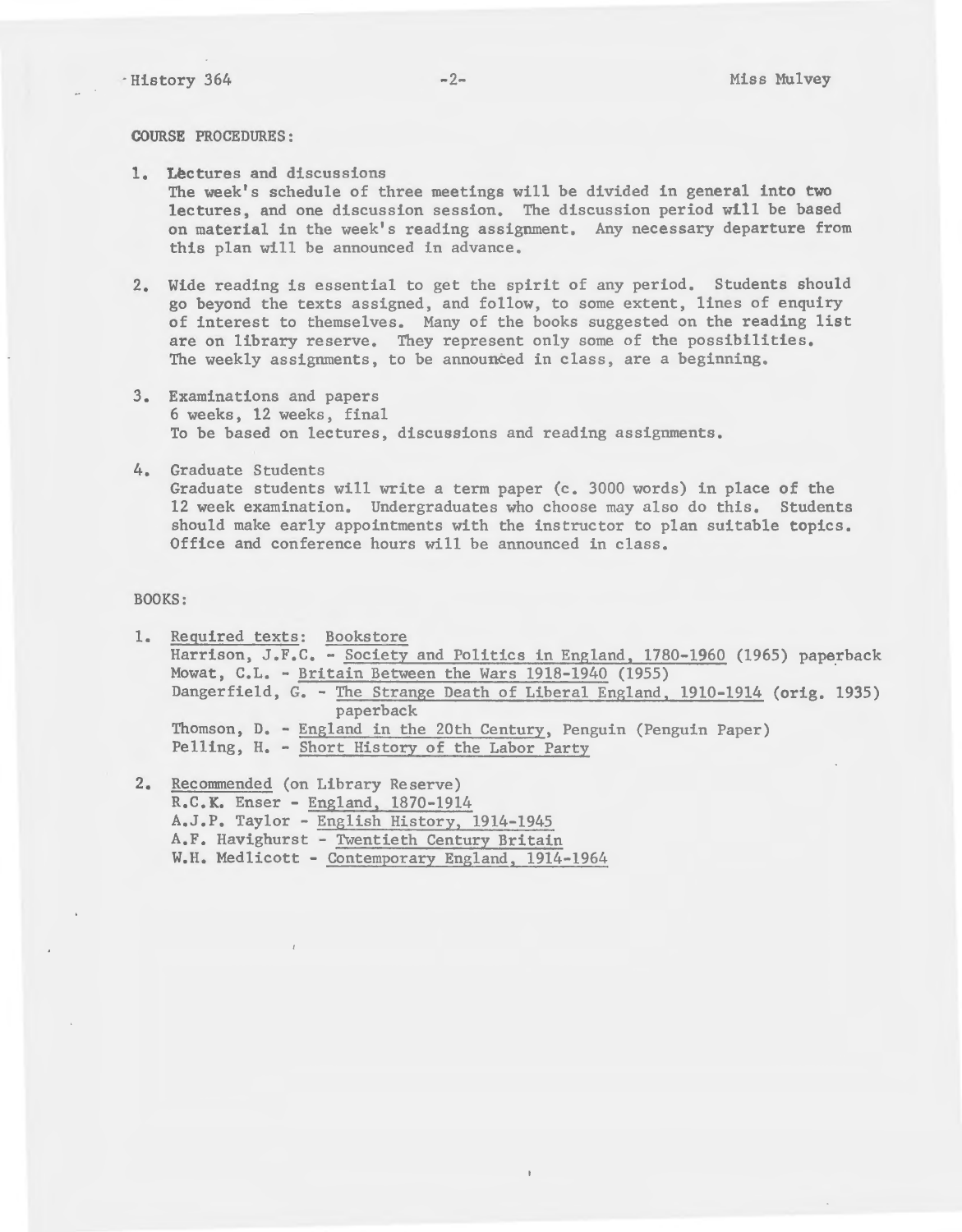# THE UNIVERSITY OF WISCONSIN Department of History

HISTORY 364

(Modern Britain, 1870-1960)

MISS MULVEY Second term 1971-2

Society and Politics in England, 1870-1960

A Select Reading List

### (1) General Works

A. F. Havighurst, Twentieth Century Britain H. Pelling, Modern Britain, 1885-1955 G. D. H. Cole & R. W. Postgate, The British Common People R. C. K. Ensor, England 1870-1914 Pauline Gregg, A Social and Economic History of Britain, 1760-1950 E. Halevy, A History of the English People in the 19th Century, Vols. 4, 5, 6 C. L. Mowat, Britain between the wars, 1918-1940 (Bibliography) G. P. Jones & A. G. Poole, A hundred years of economic development in Great Britain W. I. Jennings, British Constitution W. Ashworth, Economic history of England 1870-1939 R. Graves & A. Hodge, The long weekend D. C. Somervell, British Politics since 1900 J. H. Clapham, An Economic History of Modern Britain, Vol. 3 New.-Cambridge Modern History, Vols. XI (1870-1898), XII (1898-1945) J. F. C. Harrison, Society and Politics in England, 1780-1960 A. J. P. Taylor, English History, 1914-1945 Anthony Sampson, The Anatomy of Britain Today (newest edition) D. C. Somervell, English Thought in the Nineteenth Century

## W. L. Burn, The Age of Equipoise

#### (2) Books on specific topics

G. Dangerfield, The Strange Death of Liberal England, 1910-1914 S. Maccoby, English Radicalism, Vols. 4, 5 H. H. Wilson, Pressure Group C. L. Mowat, The Charity Organisation Society M. Ginsberg (Ed), Law and Opinion in England in the 20th Century H. Ausubel, In Hard Times J. F. C. Harrison, Learning and Living, 1790-1960 G. M. Young, Stanley Baldwin J. L. Garvin, Life of Joseph Chamberlain K. Feiling, Life of Neville Chamberlain P. Snowden, Autobiography F. A. Iremonger, William Temple A. Mansbridge, An Adventure in Working Class Education M. Stocks, The Workers Educational Association G. A. N. Lowndes, The Silent Social Revolution R. Jenkins, Mr. Balfour's Poodle J. Symons, The General Strike R. Fulford, Votes for Women H. Pelling, The British Communist Party H. Pelling, Short History of the Labour Party R. H. S. Crossman (Ed), New Fabian Essays R. Lewis & A. Maude, The English Middle Classes F. Brockway, Inside the Left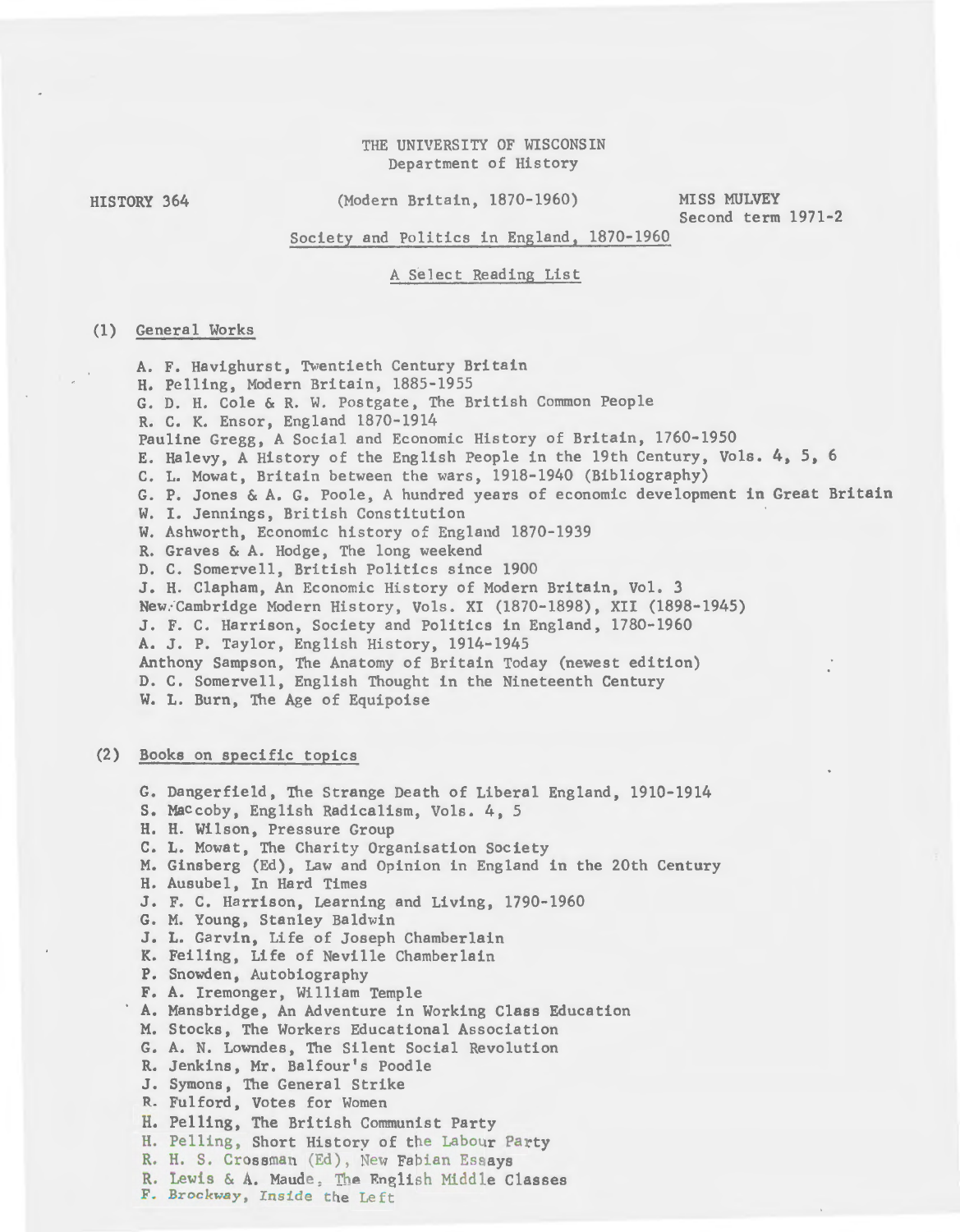(2) Books on specific topics continued F. Brockway, Socialism Over Sixty Years B. C. Roberts, The Trades Union Congress, 1868-1921 M. Young, The Rise of the Meritocracy, 1870-2033 R. Kolf-Cohen, Nationalisation in Britain R. A. Brady, Crisis in Britain W. E. Robson, Problems of Nationalised Industry G. D. H. Cole, Studies in Class Structure D. V. Glass, Social Mobility in Britain K. Hutchinson, Decline and Fall of British Capitalism G. D. H. Cole, Short History of the British Working Class Movement, 1789-1947 G. D. H. Cole, A Century of Cooperation G. Elton, England Arise! H. M. Lynd, England in the Eighteen Eighties H. Pelling, Origins of the Labor Party F. Bealey and H. Pelling, Labour and Politics, 1900-1906 H. Pelling, The Challenge of Socialism E. P. Thompson, William Morris F. Owen, Tempestuous Journey - Life of Lloyd George T. Jones, Lloyd George R. Blake, The Unknown Prime Minister - A Bonar Law R. W. Lyman, The First Labour Government, 1924 R. Bassett, 1931 Political Crisis H. Nicholson, King George V A. Bullock, Ernest Bevin A. M. Carr-Saunders, D.C. Jones and c. A. Moser, Survey of Social Conditions in England . . . (1958 ed.) G. D. H. Cole and M. I. Cole, The Condition of Britain Mark Abrams, The Condition of the British People, 1911-1945 Seebohm Rowntree, Poverty: A Study of Town Life Seebohm Rowntree, Poverty and Progress Seebohm Rowntree, and G. R. Lavers, Poverty and the Welfare State Seebohm Rowntree and G. R. Lavers, English Life and Leisure R. Haggart, The Uses of Literacy R. Williams, Culture and Society R. Williams, The Long Revolution R. T. McKenzie, British Political Parties W. A. Lewis, Economic Survey 1919-39 R. M. Titmuss, Essays on the Welfare State C. A. R. Crosland, The Future of Socialism D. C. Marsh, The Changing Social Structure of England and Wales, 1871-1951 W. Milne-Bailey (ed.), Trade Union Documents H. A. Clegg, A. Fox, and A. F. Thompson, History of British Trade Unions since 1889, Vol. I A. J. Youngson, The British Economy, 1920-1957 J. L. Hammond, Gladstone and the Irish Nation Margaret Cole, The Story of Fabian Socialism L. Broad, Winston Churchill D. E. Butler and J. Freeman, British Political Facts, 1900-1960 D. E. Butler, Electoral System in Britain Since 1918 W. S. Churchill, The Second World War (6 Vols) S. Pollard, The Development of the British Economy, 1914-1950 A. M. McBriar, Fabian Socialism and English Politics, 1884·1918 A. P. Thornton, The Imperial Idea and Its Enemies B. Semmel, Imperialism and Social Reform